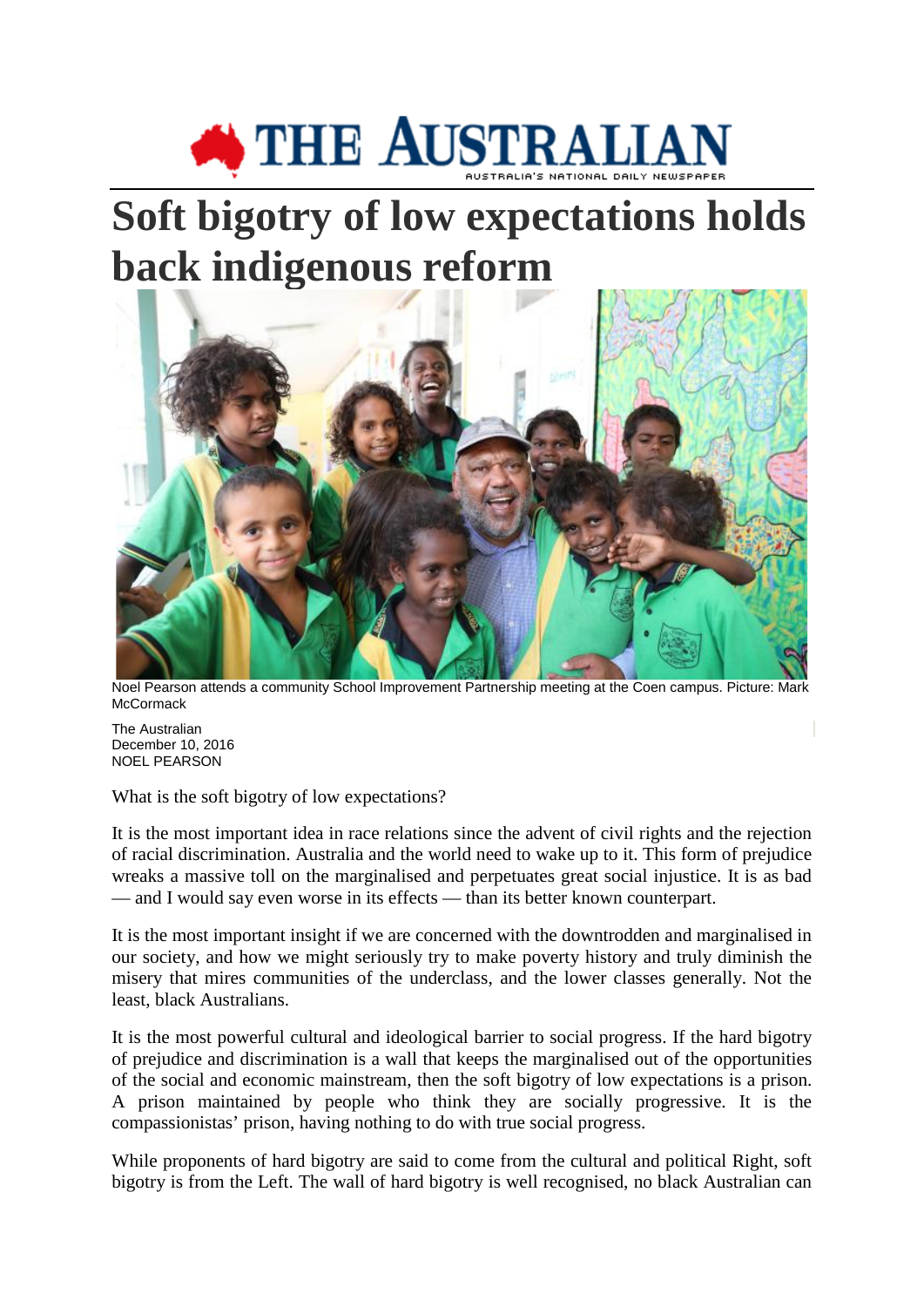fail to see it — we rail against it every time we see it — and we have laws and institutions that declare aspects of this hard bigotry unlawful and unacceptable in our society. Because hard bigotry hurts people and is unjust.

But what about soft bigotry? We do not even recognise it as a phenomenon. It is virtually unknown and unrecognisable. Not even black Australians or other lower-class Australians affected by this bigotry understand we are in a prison of low expectations.

And yet I contend we now live in a country where the scourge of hard bigotry has been long overtaken by its softer counterpart. It is an ideology harboured by greater numbers of people than the old variety. Its perniciousness lies in the fact the purveyors of this bigotry believe themselves compassionate, sensitive, respectful, empathetic and morally correct. And the objects of this bigotry take it as benign and sympathetic, not knowing it is a poisoned pill.

The strangest thing is that this profound insight came from George W. Bush when he was on the presidential campaign trail in 2000. From the beginning of his presidency Bush was on his way to becoming what might have been the greatest education president in the history of the US when he conceived the No Child Left Behind policy as the central platform of his administration. He had conceptualised a platform for social justice through school reform that not even Bill Clinton had the gumption to tackle.

Alas, as with Lyndon Johnson's Great Society, war intervened and the focus and treasure needed to prosecute such large ambitions was lost. One of the great ironies of the attacks of September 11, 2001, was that at the very time Dubya was told of the terrorist strikes, he was in a classroom reading a small Direct Instruction booklet to young students called *The Pet Goat*. No kidding.

From that moment No Child Left Behind was doomed. The implementation, the adaptations and necessary adjustments based on what works, and the necessary relentless push from the president, and peace through education equality were overtaken by the war on terror.

In July 2000, Bush spoke to his country's leading civil rights organisation, the National Association for the Advancement of Colored People, at its 91st annual convention — a Republican president in a den of civil rights lions. Bush's speech is impeccable in how he sought to bridge the gulf of historic conflict and antipathy.

He said: "For our nation, there is no denying the truth that slavery is a blight on our history and that racism, despite all the progress, still exists today.

"For my party, there is no escaping the reality that the party of Lincoln has not always carried the mantle of Lincoln.

"Recognising and confronting our history is important. Transcending our history is essential."

He went to say: "America must close the gap of hope between communities of prosperity and communities of poverty. We have seen what happens … when African-American citizens have the opportunity they've earned and the respect that they deserve. Men and women once victimised by Jim Crow have risen to leadership in the halls of congress."

How was this to be done? "This begins by enforcing the civil rights laws," Bush said. He was open about the ongoing prejudice faced by black Americans: "Discrimination is still a reality, even when it takes different forms. Instead of Jim Crow, there's racial redlining and profiling. Instead of separate but equal, there is separate and forgotten. Strong civil rights enforcement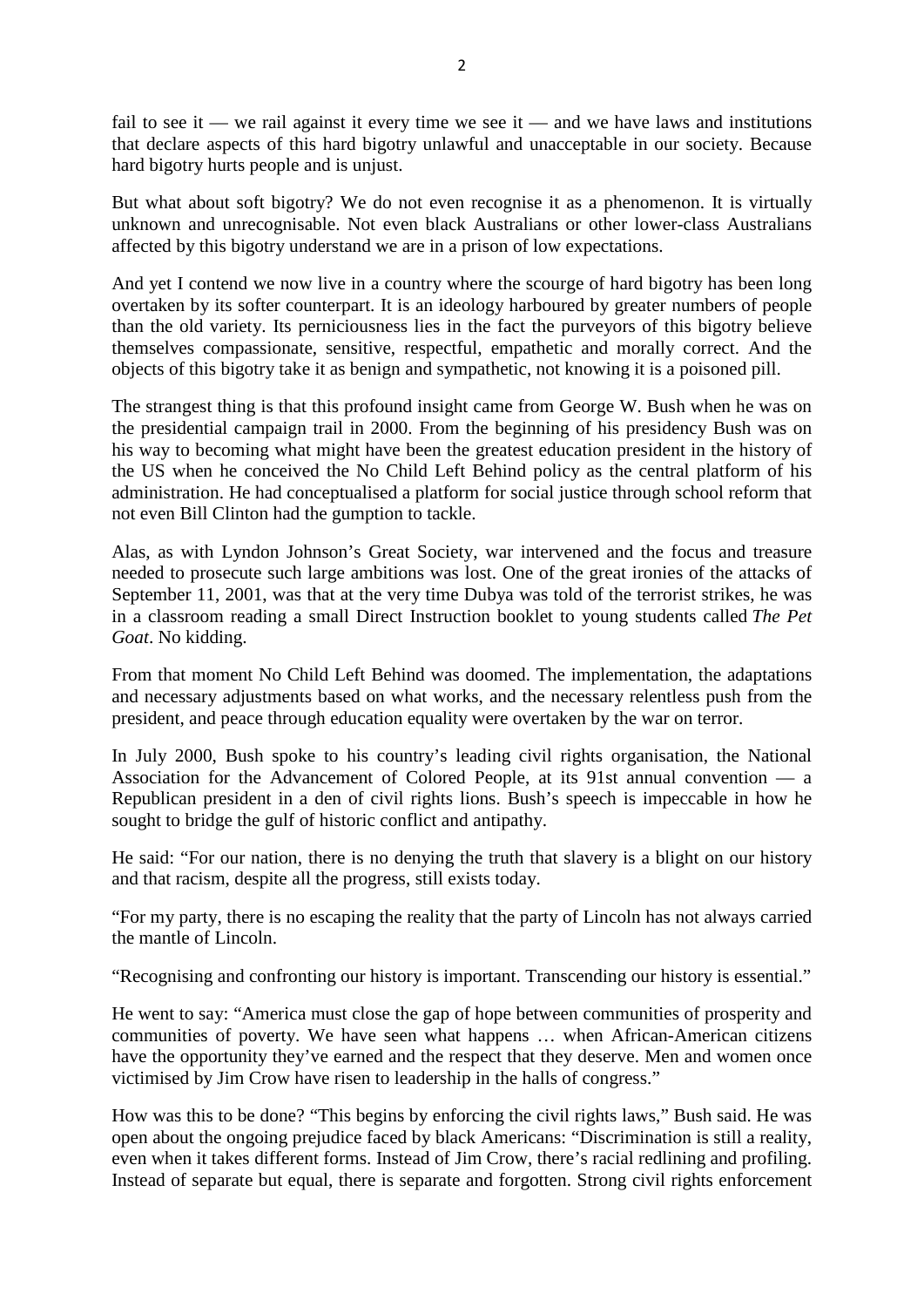will be a cornerstone of my administration. And I will confront another form of bias: the soft bigotry of low expectations."

He turned to America's schools: "While all can enter our schools, many, too many, are not learning there. There's a tremendous gap of achievement between rich and poor, white and minority. This, too, leaves a divided society.

"And whatever the causes, the effect is discrimination."

The reform principles he championed started with the need to "expect every child can learn" and "to blow the whistle on failure" and "remember the role of education is to leave no child behind".

He referred to at-risk schools that had been turned around, explaining that "at-risk means you're not supposed to learn", and where this assumption was challenged he claimed: "I've seen these schools and principles bring new hope, inspiring new confidence and ambitions." He went on: "See, every child can learn … And every child in this country deserves to grow in knowledge and character and ideals. Nothing in my view is more important to our prosperity and goodness than cultivated minds and courageous hearts."

He obviously had a great speechwriter, but the words went out under his authority. Before leaving Bush I want to quote this stupendously correct principle. "My friend Phyllis Hunter, of Houston, Texas, calls reading the new civil right," Bush said. "Equality in our country will remain a distant dream until every child, of every background, learns so that he or she may strive and rise in this world. No child in America should be segregated by low expectations, imprisoned by illiteracy, abandoned to frustration and the darkness of self-doubt."

Reading is the new civil right. Reading is indeed a basic human right.

During the tumult of the Aurukun school closure earlier this year, a political leader expressed the wish that Aurukun should look like "a normal state school". What thoughtful person would think that "normal state schools" have been serving children like those in Aurukun in decades past?

Normal state schools are routinely failing Aboriginal children. They are preparatory schools for too many indigenous youth moving on to lives of welfare dependency and economic exclusion, juvenile detention and adult imprisonment. We want schools that cater to disadvantaged students, and that do not leave them behind with low expectations. This is the low socioeconomic status excuse for low expectations.

High expectations are not enough, there must also be effective teaching. Otherwise we fail to furnish students with the means to meet these expectations. The operating principle of Direct Instruction is: "If the student has not learned, the teacher has not taught."

This is precisely the approach to schooling that removes all excuses. You can't use the student, their low SES background, ethnic identity, lack of books in the home or their disadvantage as excuses for their failure to learn. They fail to learn because they have not been taught by their teacher.

It is this principle that is so challenging to public education in particular and to the middleclass school model generally. High-expectations schooling is ultimately about high-quality teaching. The esteem and pride will follow learning success.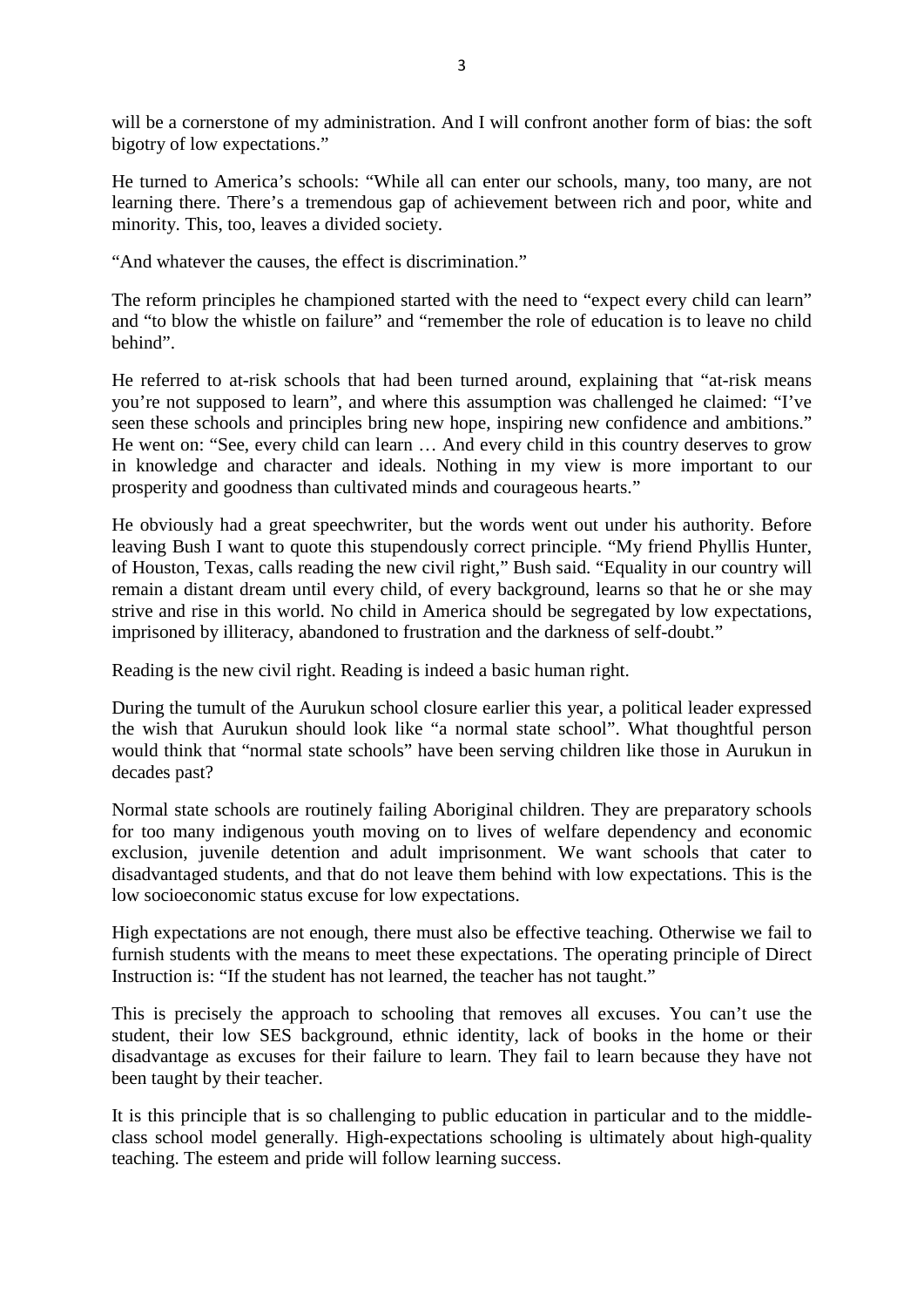Let me now finally turn to what I called the ABC's culture of soft bigotry. To be fair to them, this soft bigotry characterises the progressive media generally, and indeed is an expression of the false socially progressive culture in the wider polity. I think this bigotry is a problem with the national broadcaster because it is matched only by *The Australian* newspaper in its coverage of indigenous affairs, putting aside the SBS.

Before I put aside the SBS, let me opine that there is more insight in the reality television of its recent *First Contact* series than there has been in the ABC's investigative reporting on me and my schools over the past two weeks. When reality TV is more truthful than current affairs journalism, then something is going on.

People have misapprehended my critique of soft bigotry. ABC managing director Michelle Guthrie's response — pointing to indigenous staffing and the new role planned for Stan Grant as head of some indigenous unit and host of the Friday night slot of the *7.30* report — was just embarrassing. For someone who has made his own way through journalism, nationally and internationally, to be rolled out as evidence of indigenous employment and inclusive programming means Guthrie just does not get it.

Many people have interpreted my criticism as opposition to the ABC or any other media exposing the misery and horrors of social and economic marginalisation of indigenous peoples. No, that is not my objection.

Indeed *The Australian* and the ABC have a long and commendable history of this exposure and bringing the blight to national attention, when for the rest of the media "blackfellas just don't rate, mate". So let me not be taken to be opposed to investigative journalism, tough questions, scrutiny and expose.

Indeed, the ABC has a proud record of excellent journalism through *Four Corners*, *Australian Story* and the *7.30* report, which have been catalysts for public attention to abuse, neglect and suffering. I happen to regard the young David Marr's *Four Corners* piece on the emerging grog crisis in Aurukun in 1990, *Six Pack Politics*, as a catalyst that shook me up about the social dimension to my emerging advocacy for native title.

Only four weeks ago the *Four Corners* program on the industry that has been built around child protection was journalism at its finest — completely relevant to indigenous affairs and so important.

My problem is not with the journalism exposing the problems. My problem lies with the journalism that deals with attempts to tackle the problems. It is in relation to the policy response that the culture of soft bigotry at the ABC (and other progressive media) comes to the fore. This is where the ideological and cultural bias of the institution colours everything. This is where the false progressivism of the journalists as individuals and as a culture comes in.

I have been in this reform business for 25 years. I am a keen observer of and player within the Australian political culture generally and the media culture particularly. I have witnessed when this culture exposes problems and then kills any response. Time and time again. Indigenous reform is a zero-sum game, as a result. Three steps forward, two back. Two steps forward, three back. We just end up going nowhere.

This is why we have policies and initiatives that seek to reduce imprisonment, keep children with their parents, give hope to juveniles, get indigenous children to succeed in schools,